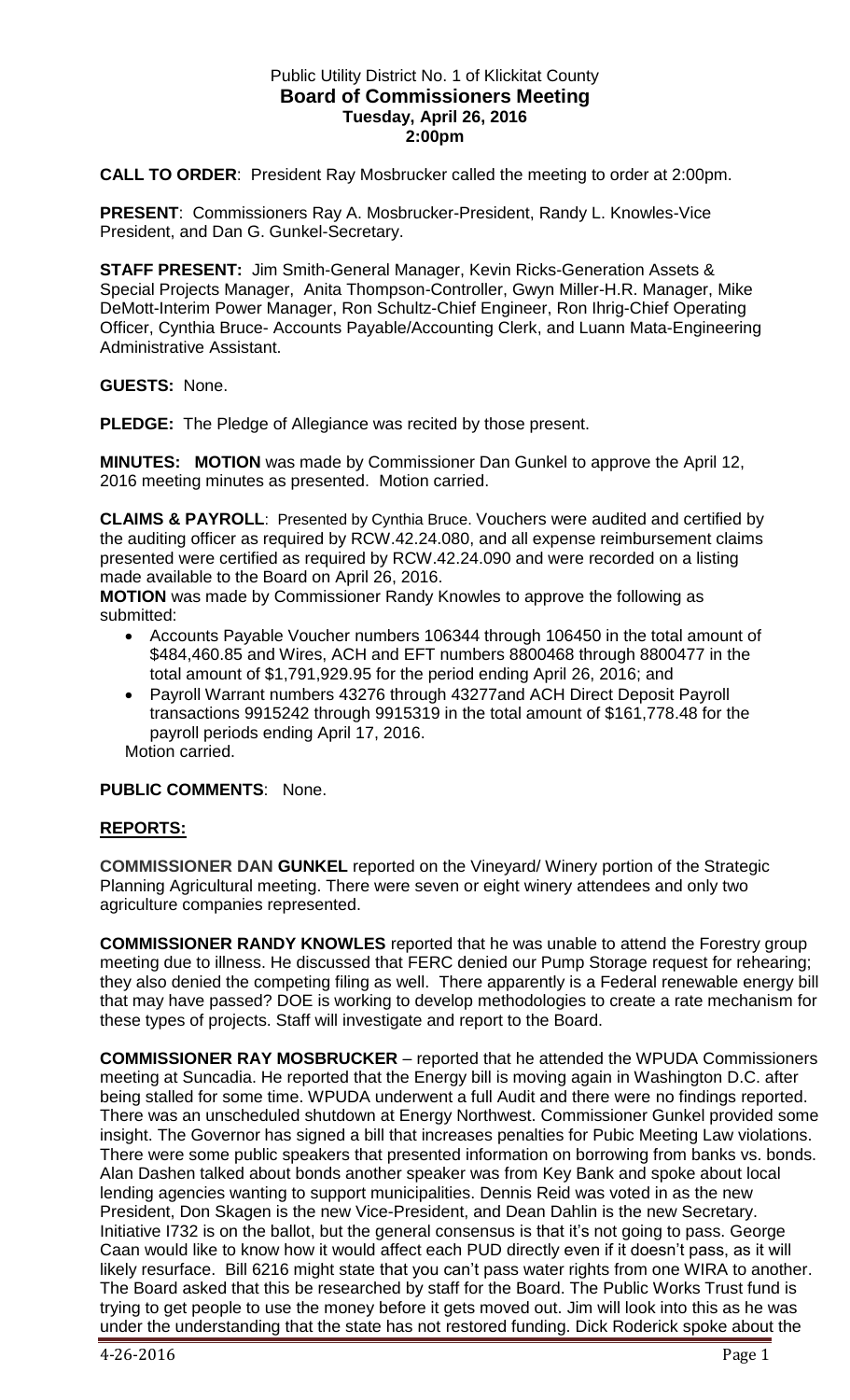history of PURMs. Commissioner Knowles questioned our earthquake preparedness and could we supply our own load should we be isolated from the BPA grid. We are in the planning process with the County. Commissioner Gunkel asked if we have the ability to restart Generation from a black start. Kevin responded that we do not have the ability at this time.

#### **GENERAL MANAGER –** The complete report can be found at: [htp://www.klickitatpud.com/topicalMenu/commissioners/GM\\_Reports.aspx](http://www.klickitatpud.com/topicalMenu/commissioners/GM_Reports.aspx)

**ACCOUNTING REPORT-** We have closed out our 2015 financials and Moss Adams is just completing its financial audit. January/February reports were included in packets. Overall revenue was higher than budget. Aid In Construction was slightly higher due to a large project requested one customer. Other Income is higher than budget as it includes the remaining settlement payment from Stellar J. Operating Expense was below budget as of February. Transmission Expenses were above budget due to an imbalance penalty from BPA that we disputed. This will be offset as BPA has refunded a large portion of this penalty amount which should not have been levied.

**POWER MANAGEMENT REPORT-** Report given for March and April period. Mike discussed 2016 weather patterns and power prices and the impacts and actions on the PUD. We anticipate adequate Slice system supply in June should there be a heat wave. There was a short-term runoff spike in April and Slice output is forecasted above average through summer, with the rest of the year looking to be about average. Natural gas and power prices have trended slightly higher since last report. Mike discussed that he may be asking the Board to consider giving staff approval to set the mark to market exposure from financial power transactions with Citi Group to be higher than the current \$2.0 million threshold should a trade become available that would benefit the utility. The current ISDA threshold for Citi is \$9 million before KPUD might be asked to supply security. Risk Management Policy states this is acceptable with Board approval. Further research will be conducted to arrive at a potential dollar amount of additional exposure to request of the Board.

**OPERATIONS DIVISION REPORT-** Ron Ihrig and Ron Schultz- We are meeting our outage hours goal, most of the hours reflected were due to a windstorm outage in Glenwood. We have had a potential irrigation request for serving up to 10 MW in the Goodnoe Hills area. This installation would require an upgrade to the Goodnoe Substation and a transmission line. There is talk that the Sundoon Development in Dallesport might be starting up again. The last information provided would be for about 1.5 MW, which we can provide from Spearfish substation. We received a letter from BPA and Friends of the Gorge. BPA requested that we submit our Klickitat River Crossing proposal to the Friends of the Gorge again. Upon doing so we received a letter from the Friends of the Gorge stating that the funds had already been distributed and that they would not be funding our project requests. Work on the Bingen outage went well but some service was restored after the 6:00 a.m. plan. Problems were encountered with protection and switching equipment that took time to troubleshoot. PacifiCorp meeting is scheduled for May  $4<sup>th</sup>$  in Portland to discuss the Condit line. Skip Mulroney is retiring at the end of this week, April 30<sup>th</sup> and his Mechanic position will be posted. During the training period both mechanics will work the same schedule then maybe moved to a staggered schedule to provide more coverage to allow work on trucks when crews are not utilizing them. Ron Schultz and Ron Ihrig have been working with ADDcom on evaluating radio coverage issues. We have had our system reviewed and our plan is to install a Multicast system now which will get us better coverage than we currently have for an approximate cost of \$75,000, which has been budgeted. At a later date, we can move towards a Simulcast system and we can re-use the Multicast equipment. That would be a \$500,000 upgrade and we will evaluate the need after we can see the performance of the Multicast system. FEMA contacted accounting regarding the Roosevelt and the Horsethief fires from last summer to see if we have a request for funds to submit. Most of the information requested has been sent. Horsethief fire required the replacement of 13 poles; The Roosevelt fire required 3 transmission poles 15 distribution poles and a Wastewater pond liner. County Treasurer Greg Gallagher asked whether the PUD wants to begin foreclosure processes on outstanding LUD liens. We have not followed through with our option of this in the past, but if we'd like to begin to the County would like us to notify them. There is a small annual fee from the county for open LUD processing. Commissioners would like more information on how many LUD's should be completed but remain open due to non-payment as well as what the annual fee is for administering these. Ron will bring back additional information.

**HUMAN RESOURCES/INFORMATION TECHNOLOGY REPORT-** First quarter, health and welfare reporting's are slightly higher this year and are the highest we've seen since 2012. This does not appear to be related to preventative claim issues. We have one workers comp claim and that employee is back to work under light duty restrictions. The Staking Engineer I position is posted. This position will reside in White Salmon. Staking Engineer Miquette Ihrig gave her official retirement notice today; she will be done at the end of the year. Mycoff contract for the CFO Positon is posted. We have also had some internal employees moving; Cynthia Bruce has moved from Engineering Assistant to Accounts Payable Clerk. There are three internal employees that have applied for the Engineering Support Assistant position which will open another internal position once that position is awarded. We have posted a temporary upgrade at the landfill to cover